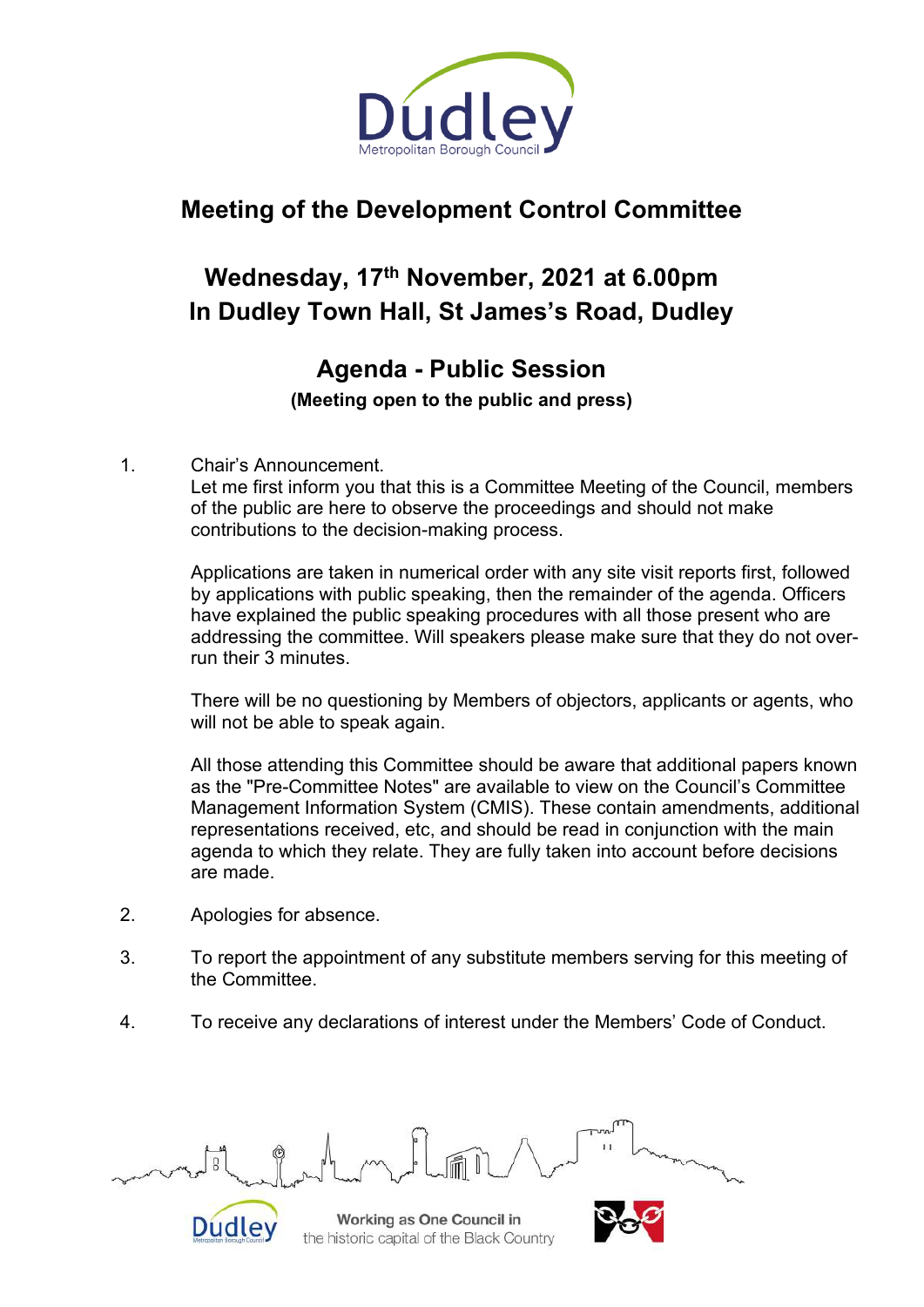- 5. To confirm and sign the minutes of the meeting held on  $13<sup>th</sup>$  October 2021 as a correct record.
- 6. Plans and Applications to Develop
	- (a) Planning Application No. P21/1423 148 Wolverhampton Street, Dudley Variation of Conditions 2 and 9 of Planning Permission P19/1312 in Relation to First Floor Windows to Eastern Elevation (Pages 1 - 17)
	- (b) Planning Application No. P21/0123 Land Off Old Wharf Road, Stourbridge – Approval of Reserved Matters (Appearance, Landscaping, Layout and Scale to be Considered) for the Erection of 256 No Dwellings (Following Outline Approval P18/0921) (Pages18 - 47 )
	- (c) Planning Application No. P21/1402 3 Guardians Walk, Wordsley, Stourbridge – Change of use of Residential Property to a Mixed use of Residential and Childminding (Retrospective) Pages 48 – 56)
	- (d) Planning Application No. P21/1505 Former Hippodrome and Adjacent Land and Buildings, Castle Hill, Dudley – Demolition of Existing Buildings and Redevelopment for a Higher Education Facility Together with Associated Access, Car Parking and Landscaping (Pages 57 – 116)
	- (e) Planning Application No. P21/1568 Old New Inn, 17 High Street, Brierley Hill, Demolition and Conservation of Existing Building and Erection of New Building to Create 5 Bed HMO and 6 No 1 Bedroom Flats with Associated Works (Pages 117 – 134)
	- (f) Planning Application No. P21/1819 Land at the Junction of Steppingstone Street and Greystone Passage, Dudley – Erection of 1 No Dwelling with Associated Works (Resubmission of P21/1063) (Pages 135  $-156$
- 7. Planning Enforcement Enforcement Plan Review 2021 (Pages 157 190)
- 8. Planning Services Fees 2022 (Pages 191 228)
- 9. To consider any questions from Members to the Chair where two clear days' notice has been given to the Monitoring Officer (Council Procedure Rule 11.8).

**Chief Executive Dated: 9 th November 2021**



Working as One Council in the historic capital of the Black Country

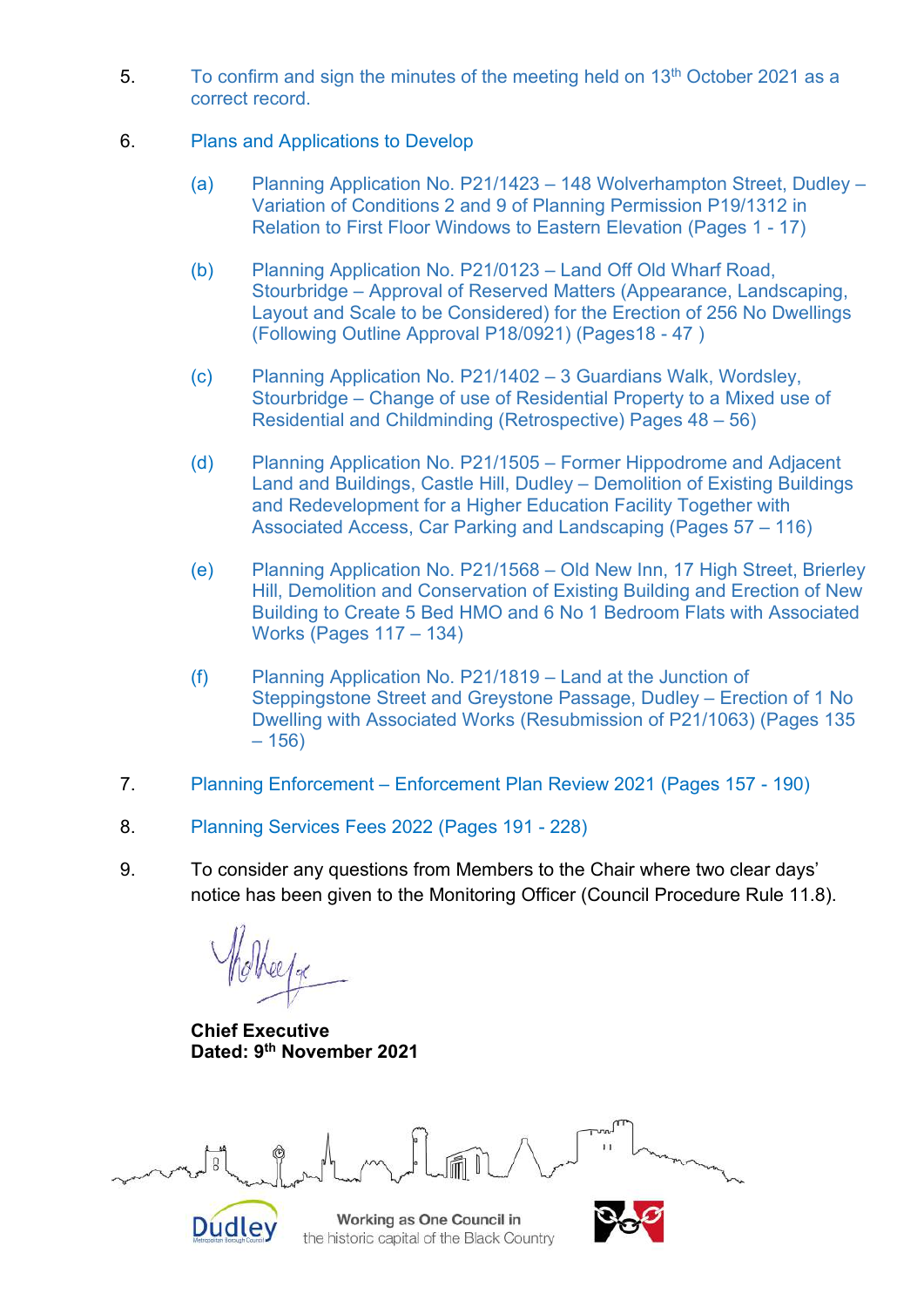## **Distribution:**

Councillor A Goddard (Chair) Councillor D Harley (Vice-Chair) Councillors D Corfield, M Hanif, S Mughal, C Neale, W Sullivan, E Taylor and M Westwood.

### **Please note the following concerning meetings at Dudley Council House:**

### **Covid-19 Secure Working**

- Windows will be opened in meeting rooms to provide adequate ventilation.
- Please ensure you sanitise your hands when arriving and leaving the building. Hand washing facilities are also available on site.
- Hand sanitiser and antibacterial wipes are available at various locations in the Council House.
- All persons entering or working in the Council House are encouraged to wear face masks in communal areas and when moving around the building.
- Please remember to bring and use your own face masks. The Council has a supply of surgical masks for use in meetings.
- Face masks may be safely removed when you are seated in the meeting if there is 2 meters of space between people and the room is well ventilated. If there is 1 meter (or less) it is advised that a surgical mask is worn.
- All people attending are encouraged to undertake Lateral Flow Tests twice a week (a supply of kits is available at the Council House). Anyone testing positive should not attend and should seek further advice including self-isolation and taking a PCR test.
- Do not attend the Council House if you feel unwell; if you have tested positive for Covid-19; if you are self-isolating or if you suspect that you are symptomatic.
- All people are encouraged to be double vaccinated to limit any potential ill-health effects.
- Please be respectful of everyone's personal space and preferences when you attend the Council House and meetings.

### **Public Gallery**

• Seating in the public gallery is subject to limits on capacity and will be allocated on a 'first come' basis.

### **Toilets**

 Toilet facilities are available on site and are subject to safety measures that are in place. All the toilets have hand washing facilities.



Working as One Council in the historic capital of the Black Country